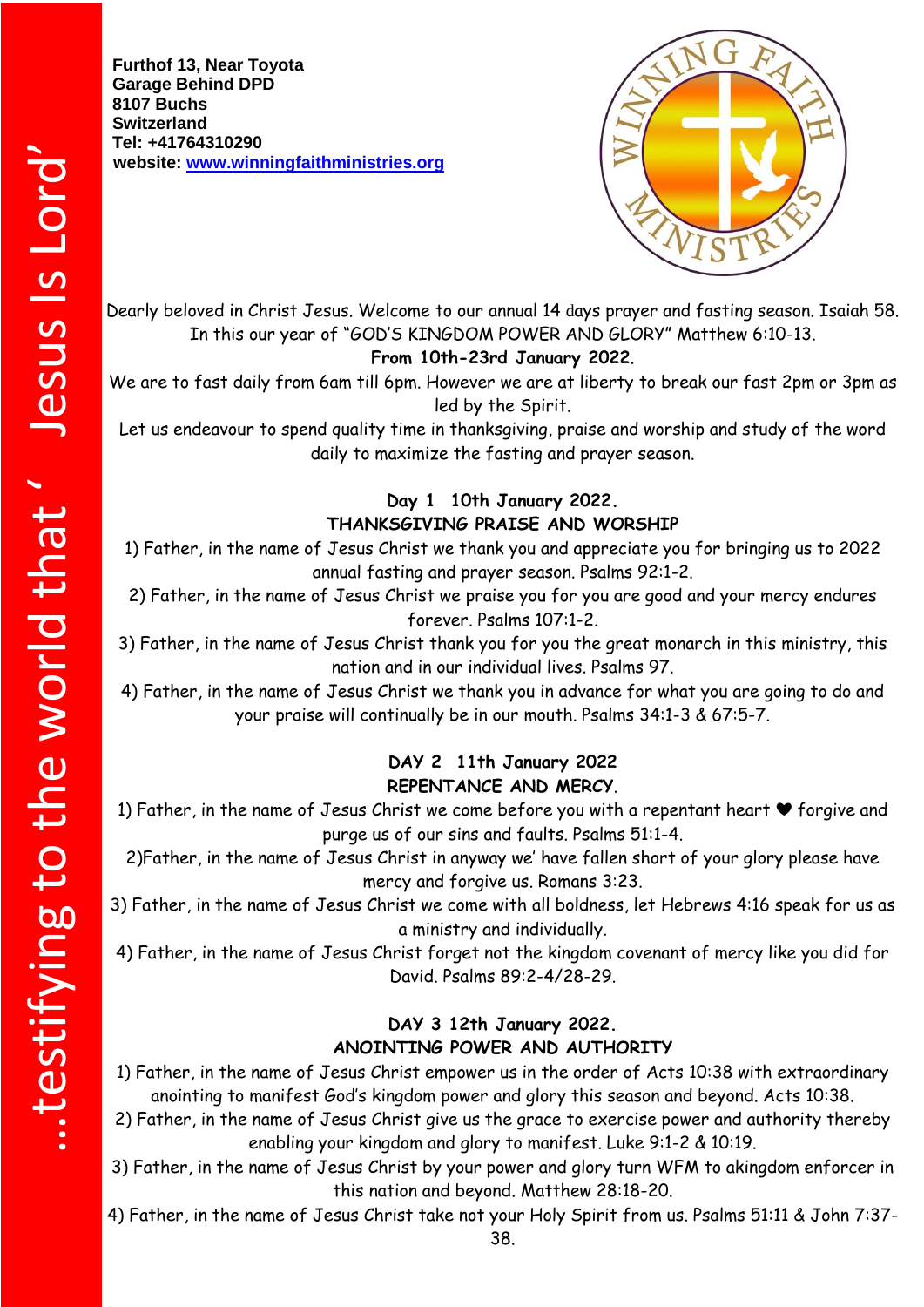#### **DAY 4 13th January 2022. KINGDOM AND REVIVAL**

1) Father, in the name of Jesus Christ let your kingdom, power and glory cover this nation and this ministry like water cover the sea. Habakkuk 2:14.

2) Father, in the name of Jesus Christ by your mercy let there be a great reawakening of your kingdom in WFM and the body of Christ in this land thereby impacting this nation and Europe. Habakkuk 3:2.

3) Father, in the name of Jesus Christ continually reenact the exploit of the Acts of the early apostles in our midst in the order of Acts 6:7

## **Day 5 14th January Breaking Curses**

1. Father God deliver us from every evil plot of the wicked Psalms 10:2 2.. Father God save thine anointed. Psalms 20:6

3. Father God be the saving strength of thine anointed Psalms 28:7-9'

4..We are redeemed from the curse of the Law. Gal3:13

Therefore we break all generational curses that came into our lives during conception, in the womb, in the birth canal, and through the umbilical cord to come out in the name of Jesus

5. We break all spoken curses and negative words that we have spoken over our lives in and all spoken curses and negative words spoken over our lives by others including those in authority in the nss as me of Jesus.

# **Day 6 15th January Healing and Deliverance**

# We are healed by his stripes Isaiah 53:5 ,Matthew 8:17

1. We cast out all spirits of infirmity that would attack our bodies in the name of Jesus 2. We rebuke and cast out any spirit of cancer that would attempt to establish itself in our lungs, bones, breast, throat, back m, spine, liver, kidneys, pancreas, skin or stomach in the name of Jesus. 3. We speak healing and strength to our bones, muscles, joints, organs, head, eyes, throat, glands, blood, marrow, lungs, kidneys, liver spleen, spine, pancreas, eyes, bladder, ears, nose, sinuses, mouth, tongue, and feet in the name of Jesus

> **Day 7 16th January Family and Marriage**

1. The Lord will be with our Family Genesis 31:3

2. Our Family will not be cut off Numbers 4:18

3. Our Family will live and not die and will serve God till the end.

4. Our Family will share the inheritance of the tribe of Judah Joshua 15:20

5. Our Family is like the families of Issachar full of mighty men of valour 1 Chr. 7:5

6. Let our Marriages and all future marriages be blessed and full of love and sweetness after the

order of the Songs of Solomon Chapters 1-8

# **Day 8 17th January**

# **Career and Business and Financial Breathtough**

1. Father God Bless us indeed and enlarge our coasts, Let your hand be with us and keep us from evil 1 Chr. 4:13

2. We break off all limitations and restrictions placed on our lives by any evil spirits in the name of Jesus.

3. Father God let our latter end be greatly increased Job 8:7'

4. Father God thank you that you delight in the prosperity of your servants. Psalms 35:27

5. Father God increase us more and more we and our children

6. We seek first the Kingdom of God and all other things are added unto us Matt. 6:33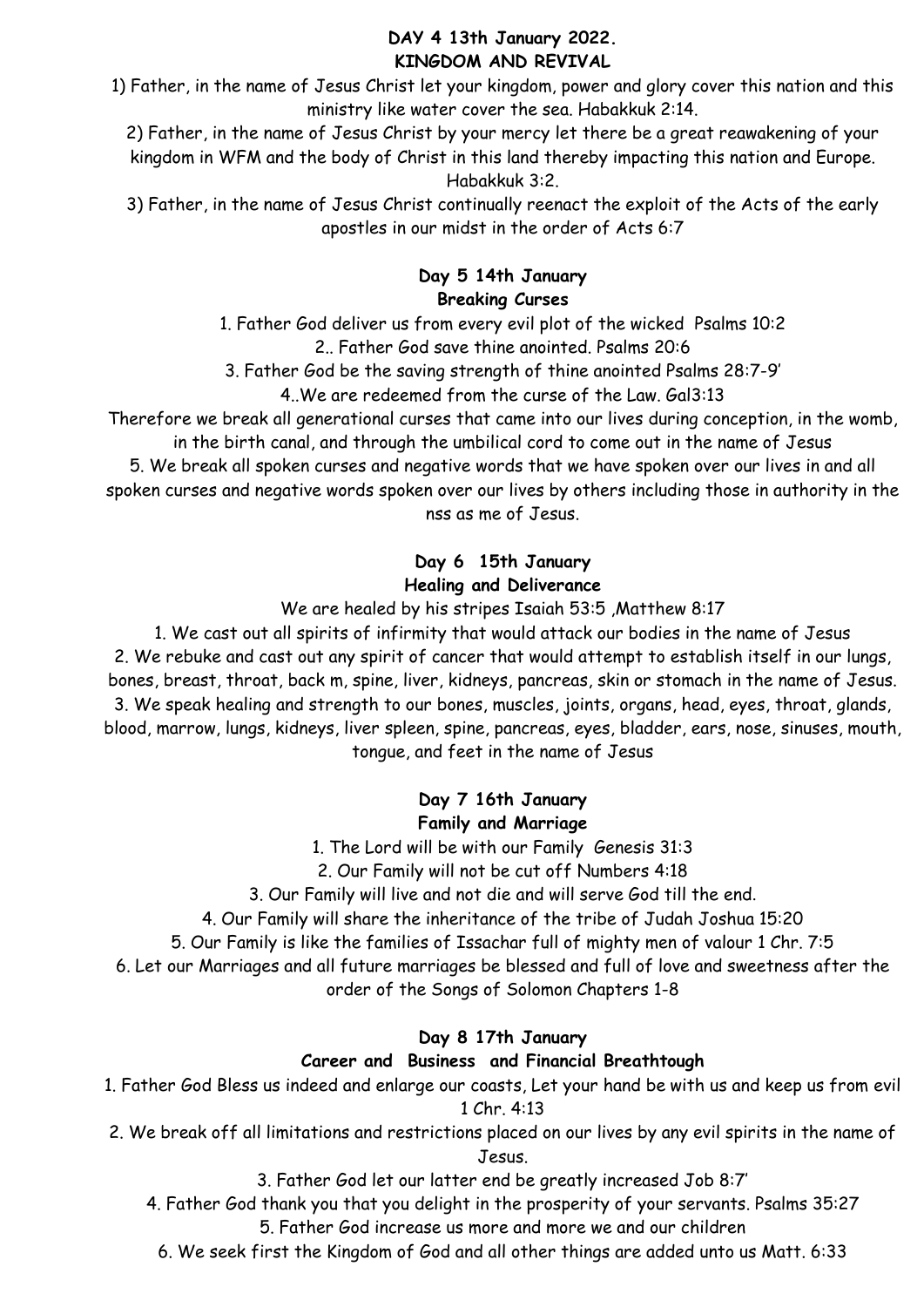### **Day 9 18th January The Youths**

1. Children are the heritage of the Lord Psalms 127:3-5

2. All our children will be taught of the Lord Isaiah 54:13

3. Our children will not forsake what they have learnt in the house of God 2 Timothy 3:14-15

4. Let our children desire the sincere Spiritual milk of the word.1 Peter2:2-3

### **Day 10 19th January Switzerland**

1. We pray for the leaders of the nation to come to the light. Isaiah 60:3 2. Let all the people of the nation turn to the Lord and Worship him. Psalm 22:27 3. Let all the idolaters in the nation be confounded, and let all men know you are LORD Psalms 97:5 4. Let the nation praise God for his merciful kindness and truth Psalms 117 5. Let the Natiion be saved and walk in the light of Zion Revelations 21:24

## **DAY 11 20th January 2022 PRAYER FOR UNITY**

1) Father, in the name of Jesus Christ we pray for one accord like the early disciples in Acts 2 thereby enhancing the spread of God's kingdom. Acts 2.

2) Father, in the name of Jesus Christ let there be unity of purpose in the order of Psalms 133.

3) Father, in the name of Jesus Christ by your power we come against every weapon or satanic manipulation to cause division in this ministry. Isaiah 54:17.

4) Father, in the name of Jesus Christ let there be an extraordinary united front in the body of Christ worldwide. Ephesians 4:16.

## **DAY 12 21st January 2022. PRAYERS FOR CHURCH LEADERSHIP**

1) Father, in the name of Jesus Christ we lift up our Senior Pastor and his entire family fresh anointing and special protective edge all through 2022 and beyond. Psalms 92:10 & 91:1.

2) Father, in the name of Jesus Christ anoint the Pastors, Deacons, Elders and the entire church leadership with wisdom. Ephesians 1:17-18.

3) Father, in the name of Jesus Christ let the fear of the Lord be deeply entrenched in the leadership making them good examples in the kingdom. Ecclesiastes 12:13 & 1 Corinthians 11:1.

4) Father, in the name of Jesus Christ let the church leadership be of one accord like the Godhead 1 John 5:7.

# **DAY 13 22nd January 2022. MISCELLANEOUS, PERSONAL REQUEST AND DECREES**

1) Father, in the name of Jesus Christ meet each and every of our heart desire now according to the scriptures. Psalms 20:4 & Philippians 4:19.

2) Father, in the name of Jesus Christ we decree and declare your kingdom, power and glory manifest in every facet of our lives. Job 22:28.

3) Father, in the name of Jesus Christ we commit all the upcoming events of the year into God's hands especially the upcoming Impact Conference in March 2022. Proverbs 3:5-6 & Psalms 37:5. 4) Father, in the name of Jesus Christ we decree God's kingdom, power and glory rules for we are more conquerors in Christ Jesus. Romans 8:37.